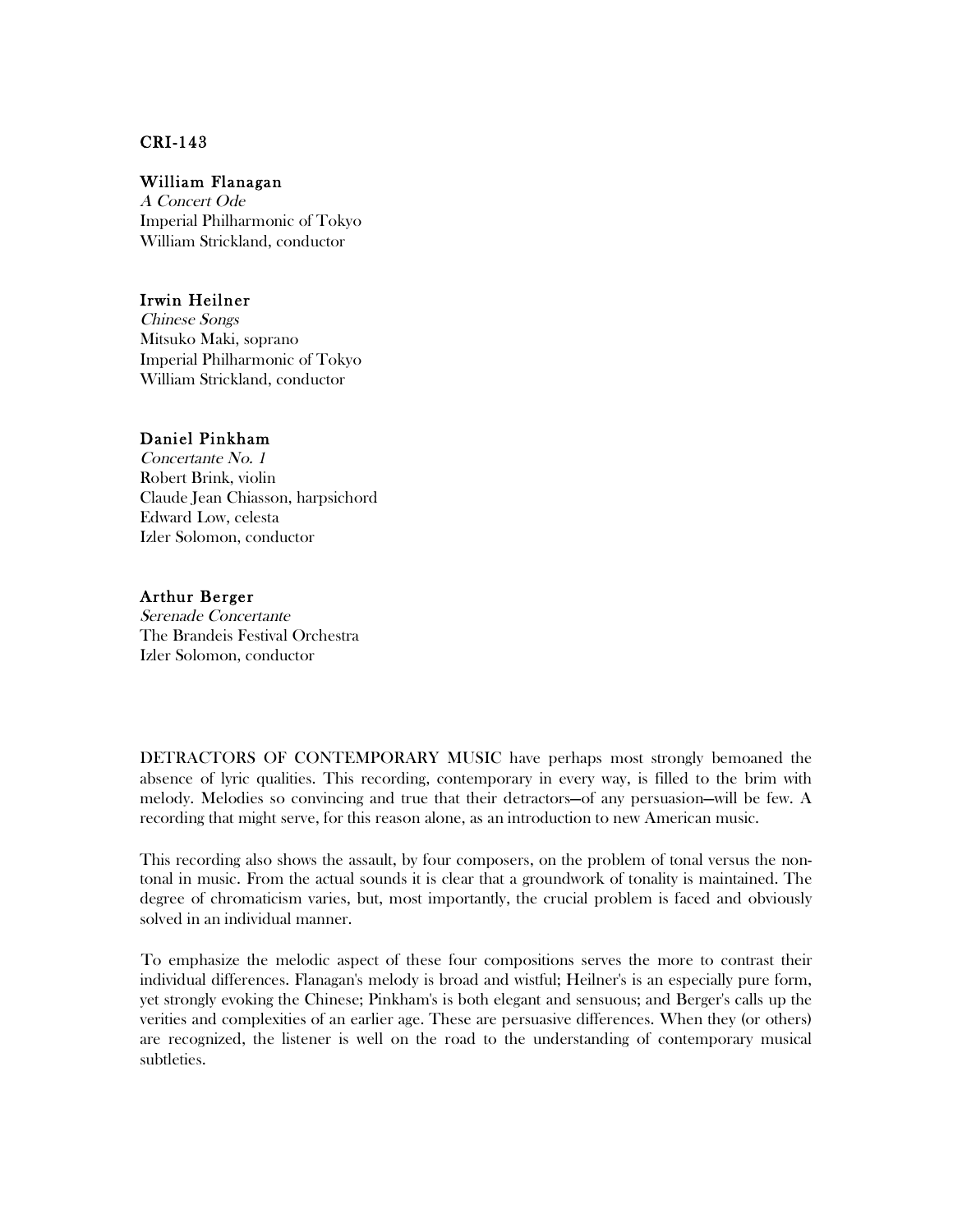William Flanagan's A Concert Ode is frequently performed, and there is little wonder. The melody starts in the first bar and scarcely lets up until the end of the work. With the full orchestra at his command, he presents a large climax, in the short introduction, which proceeds straightaway to the body of the work: an abbreviated sonata form (Allegro maestoso). Subject II soon appears, introduced by the oboe and continued by the other winds. The development again calls for the full resources of the orchestra, and its climax leads directly to the recapitulation. A coda and the return of the introduction closes the work.

A neat device may be observed in his use of the introductory material. The same material is used with opposite functions. As an opening, it swells into a climax; as a closing it softens and dies away. The entire *Ode* repays close attention.

In the songs of Irwin Heilner we encounter a simplicity that is all too deceiving, though its harmonic moves are reduced to the simplest. As with lieder, the moods suddenly change, and the demands on the listener therefore are many. Bass drones and rhythms, and melodic decoration, all evoke the Chinese. Exposed wind parts and the openness of the scoring have a similar function. The solo voice closely follows the text (printed below), and song-forms predominate throughout. Rehearings will further show these solid but epigrammatic qualities.

SIDE TWO produces additional contrasts. A small group of instruments, exchanged for the full orchestra, affords an opportunity for testing a musical fact. Which size group is more satisfactory? Musically, of course, there is no difference, as these compositions excellently prove.

Contrapuntal textures, on side two, assume a predominance hinted at in the Ode. The truths of musical construction and sonority embodied in these techniques are a legacy from the past. When used, their continuing validity is assured if the contemporary quality prevails, as it does here. Chamber combinations are capable of exploiting these principles to the fullest.

Daniel Pinkham's choice of instruments could scarcely be more exotic. The celesta and harpsichord are disarmingly so, yet the atmosphere of our time is present everywhere.

Like Flanagan, Pinkham uses an introduction. But observe the interesting differences – two types of introduction, both equally valid to the ear, in context. In Pinkham's, we find the basic ideas of the entire work. Several other basic types could be cited.

The first section of the *Concertante No. 1* is an accompanied violin solo (Cantilena: Andante), in large song-form, A-B-a (the repeated "a" is shortened). Dissonance is exposed and dynamic, with a rhythmic lilt that ends only too quickly. And the second movement is a contrast (Burlesca: Allegro sciolto). The proof of the contrast lies in one of the most wonderful of all musical phenomena. Each unfolding bar of the Burlesca at the same time re-defines and reshapes the movement preceding. If one is unfamiliar with this observation, be assured that it is worth a trial. The form, additive and open, is strikingly improvisatory. The violin is impassioned and its assertions bump squarely into the melodies and accompanying figures. Burlesca? I think so. The seeds that were planted in the introduction have germinated and the work is resultingly unified.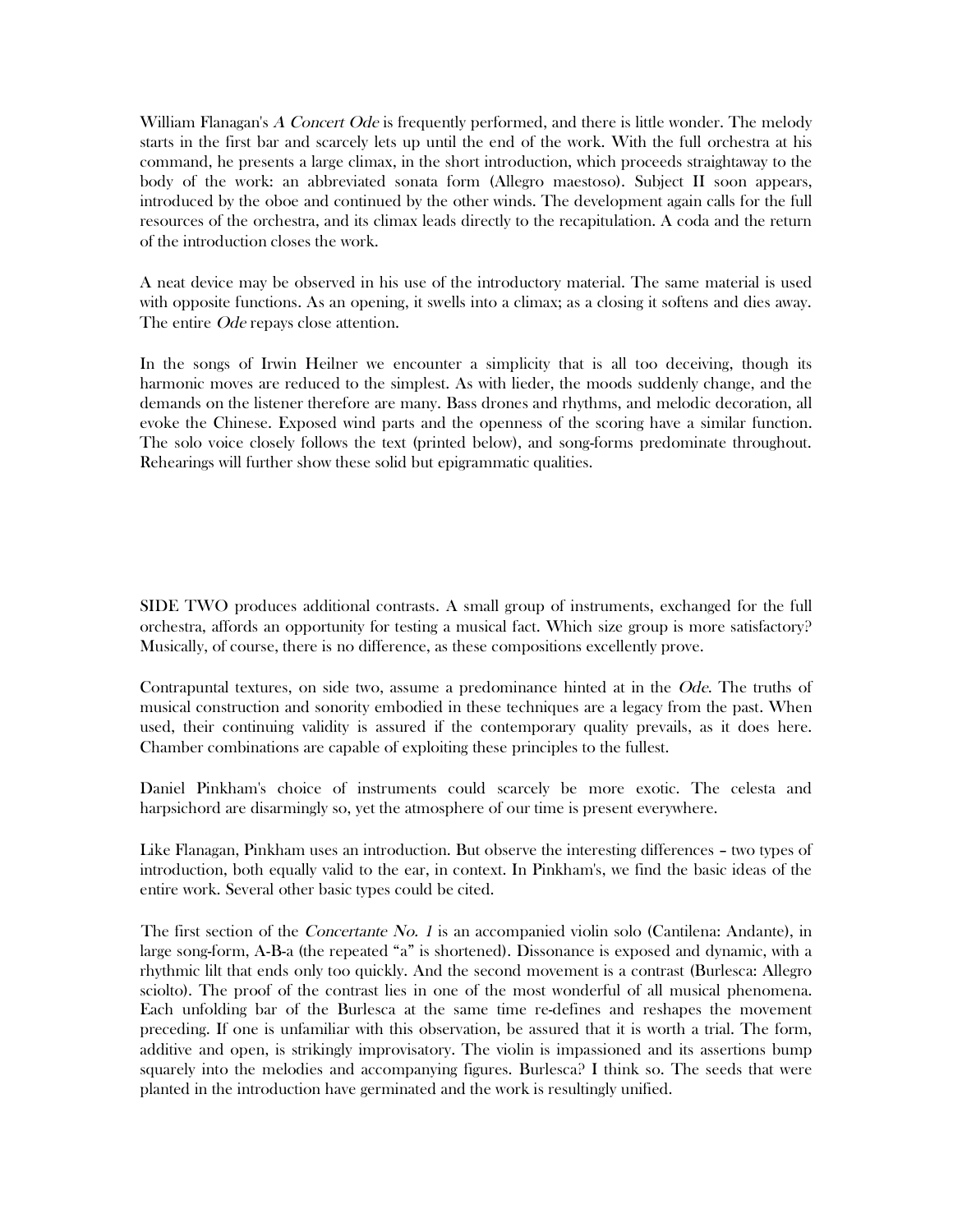But of all this music the *Serenade Concertante*, by Arthur Berger, is the most strongly contrapuntal. Every voice and section assumes multiple meaning. A mosaic of meaning that only too easily can be labeled "intellectual." Could any listener fail to stumble over such a tag? Yet, if slowed to the point of examination, its harmonic material will be as clear as Heilner's. After all, three primary harmonies account for all sounds, from Bach to Bartok, in exact analogy to the three primary colors, which account for all other colors!

The contrapuntal aspects of the Pinkham work are sensuous; those of Berger, rhythmic, asymmetric and buoyant. They show also the control of a sophisticate and the terseness of a fact. Notice how he avoids the melodic sounds, do-re-mi. Instead, his melodies bounce about, and, in so doing, highlight the rhythmic activity. The form is particularly sweet. I will share the pleasure of discovery with everyone.

IT IS striking that music tended, in the past, to be synonymous with the contemporary, and frequently it was the only music performed. Their music embodied the characteristics of their age, as the music of our time embodies the characteristics of our time. The music of today, as then, is one of our languages. Yet it is too seldom heard. How did this happen? What has gone wrong? Can we afford this lack of contact? If the vastness of contemporary music can be hinted at in this space, its riches, without question, await the seeker.

Biographical dictionaries contain information on these mature and recognized composers. A too little known magazine, The BULLETIN (of the American Composers Alliance), has printed fulllength articles on three of them. In addition, a host of articles is available in other magazines and books, that concern not only these men but the problems confronting the music of today.

All of the performers are well-known for their espousal of new music . . . and this includes the Imperial Philharmonic of Tokyo. The fine Japanese soprano, Mitsuko Maki, introduced here to American audiences, has attained to similar acclaim as her colleagues on this recording.

### Notes by CARL SIGMON

Irwin Heilner Chinese Songs

# CHU YEH

Chu Yeh has lived for forty years, Has tasted music, beauty, life, and love; His mind has fed on the leaves Of the world's best thought. Now a Japanese corporal Who has captured Chu Yeh Advises his lieutenant: "I shall shoot him?" The lieutenant shrugs and turns away.

—Milton Ost